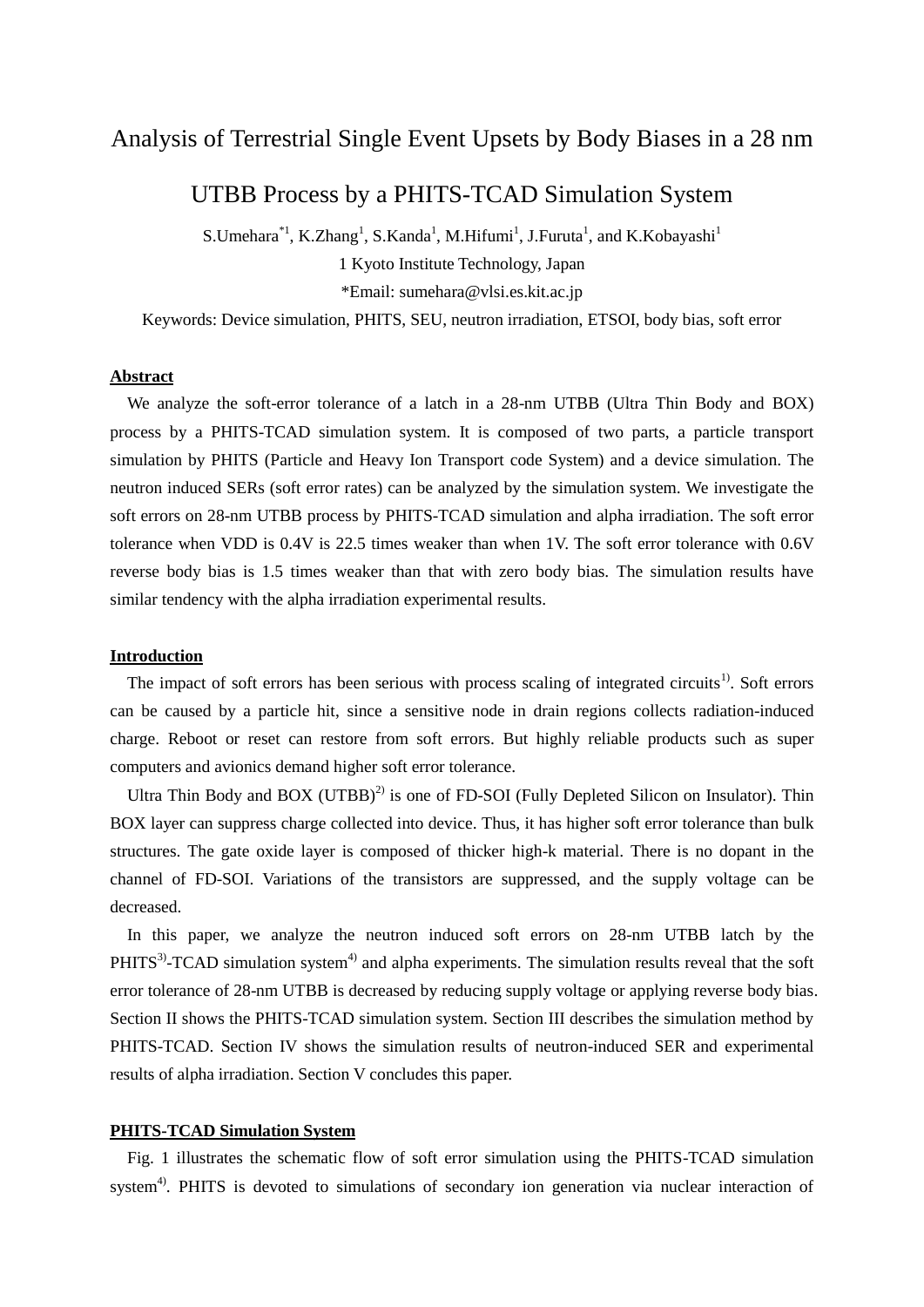

Fig. 1. Flow chart of the PHITS-TCAD simulation system. Fig. 2. A conventional latch.



Fig. 3. Device structure used in PHITS. The sensitive volume is defined by the active area of a latch (28 nm x 240 nm) and the sensitive depth (7 nm).

incident particle with constituent atoms in a device, and the sequential charge deposition. PHITS calculates the deposit energy of a secondary ion when it gets into the sensitive volume of a device as shown in Fig. 1.

TCAD simulations calculate the generated charge  $(Q_{gen})$  collected into a drain region by a particle hit as shown Fig. 1. An SBU (Single Bit Upset) occurs in the circuit when  $Q_{gen}$  is larger than the threshold charge  $(Q<sub>th</sub>)$ , which is used to calculate the threshold deposit energy. The deposit energy can be converted to the  $Q_{\text{dep}}$ . The deposit energy of 1MeV is equivalent to 50 fC  $Q_{\text{dep}}$  in this research<sup>5)</sup>.

The number of particles according to deposit energy can be also obtained by PHITS. The secondary ions, which are larger than the threshold deposit energy, can cause soft errors. Thus the total number of the secondary ions larger than the threshold deposit energy is equal to the number of SBUs.

### **Simulation Setup**

Fig. 2 shows a conventional latch schematic. A radiation particle hits the gate of NMOS transistor of the inverter. The node N0 is set to "0". The device structure was determined based on 1). The UTBB structure has the BOX and the SOI body with the thicknesses of 25-nm and 7-nm respectively. An ion particle hits the gate of NMOS transistor of the inverter in the UTBB in TCAD. The minimum LET of ions which can flip the value of a latch is defined as the threshold LET.

Fig. 3 shows the device structure in PHITS simulations. It shows an inverter in a latch. The SOI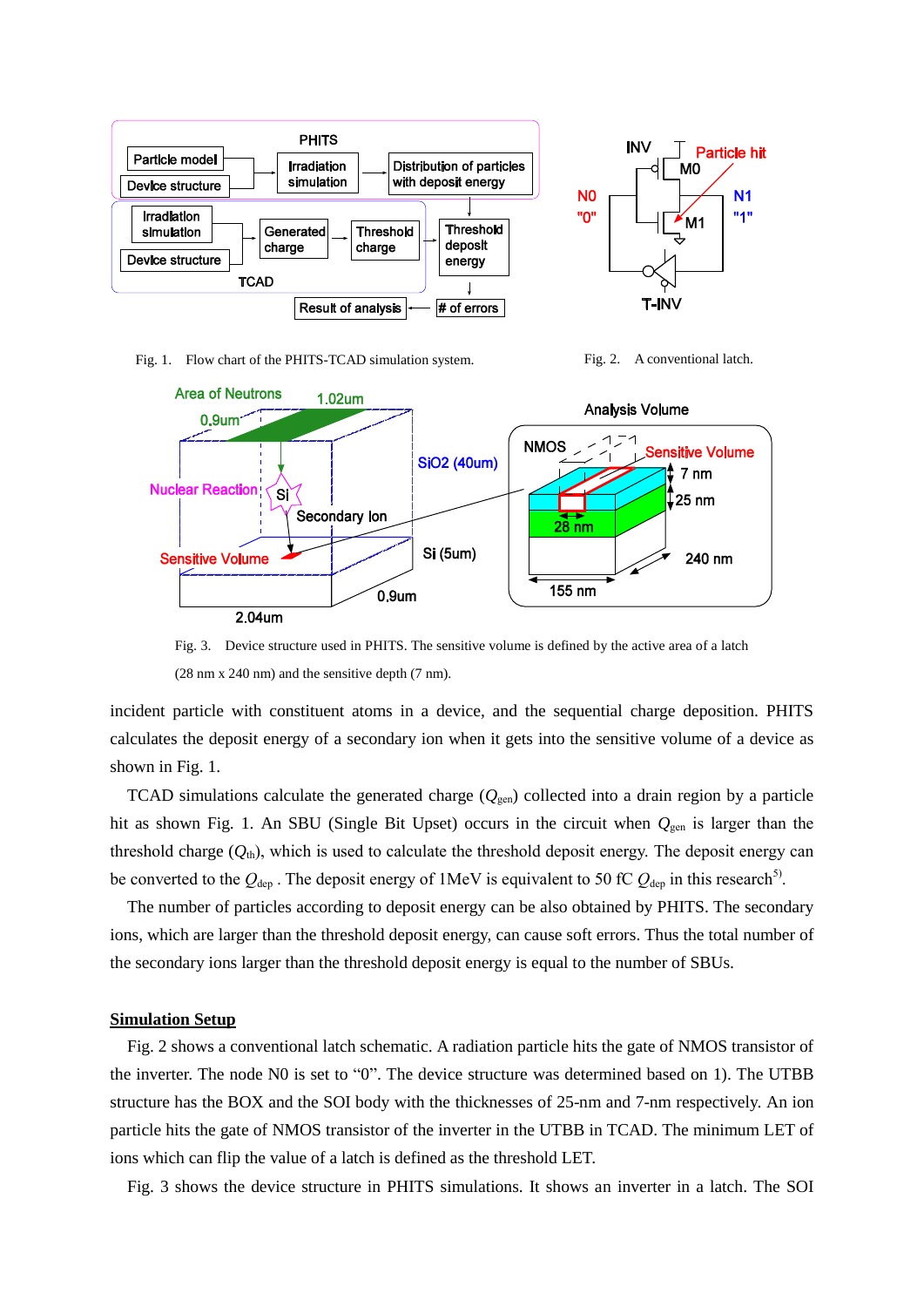body under the gate of NMOS transistor of an inverter is considered as a sensitive volume. The size of the sensitive volume is 28 nm $\times$  240 nm $\times$  7 nm.

### **SER Analyses and Alpha Experimental Results**

 We analyze neutron induced soft error rates of a 28-nm UTBB structure according to supply voltages and body biases by the PHITS-TCAD simulations and alpha irradiation experiments. The simulation results are shown in this section.

Eq. (1) is used to calculate SERs by PHITS-TCAD.

$$
SER[FIT/Mbit] = \frac{3600 \times 10^9 \times A_{neutron} \times N_{error} \times Flux \times 10^6}{N_{neutron}}
$$
(1)

where  $N_{\text{error}}$  and  $N_{\text{neutron}}$  are the number of errors and incident neutrons,  $A_{\text{neutron}}$  is the area of neutron irradiations, and Flux is the total neutron flux in the unit of  $cm<sup>2</sup> s<sup>-1</sup>$  in PHITS calculation. The results of SER calculated with  $A_{neutron} = 0.9 \times 1.02 \mu m^2$ ,  $N_{neutron} = 10^{10}$ , and  $Flux =$ 0.108 cm<sup>-2</sup> s<sup>-1</sup> in Eq. (1).



(a) The SER of reducing VDD according to simulations. (b) The SER of applying body bias according to simulations.

Fig. 4. Results of neutron induced SER by PHITS-TCAD simulations.



(a) The number of errors by reducing VDD according to alpha irradiation experiments.

(b) The number of errors by applying body bias when VDD is 0.4V according to alpha irradiation experiments.

Fig. 5. Results of alpha irradiation experiments.